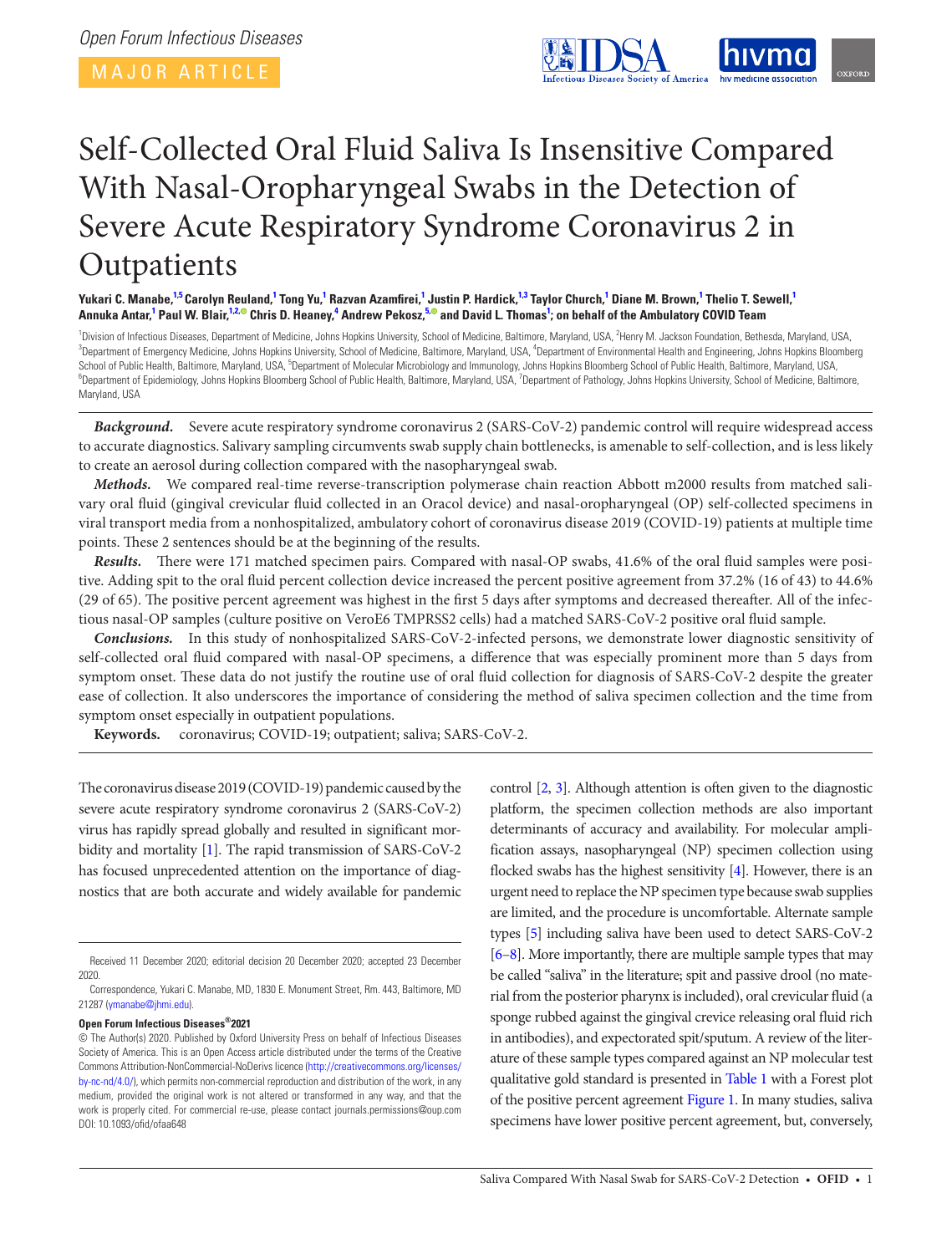<span id="page-1-0"></span>Table 1. Review of Molecular Testing of Saliva Compared With NP Specimen **Table 1. Review of Molecular Testing of Saliva Compared With NP Specimen**

2 • **ofid** • Manabe et al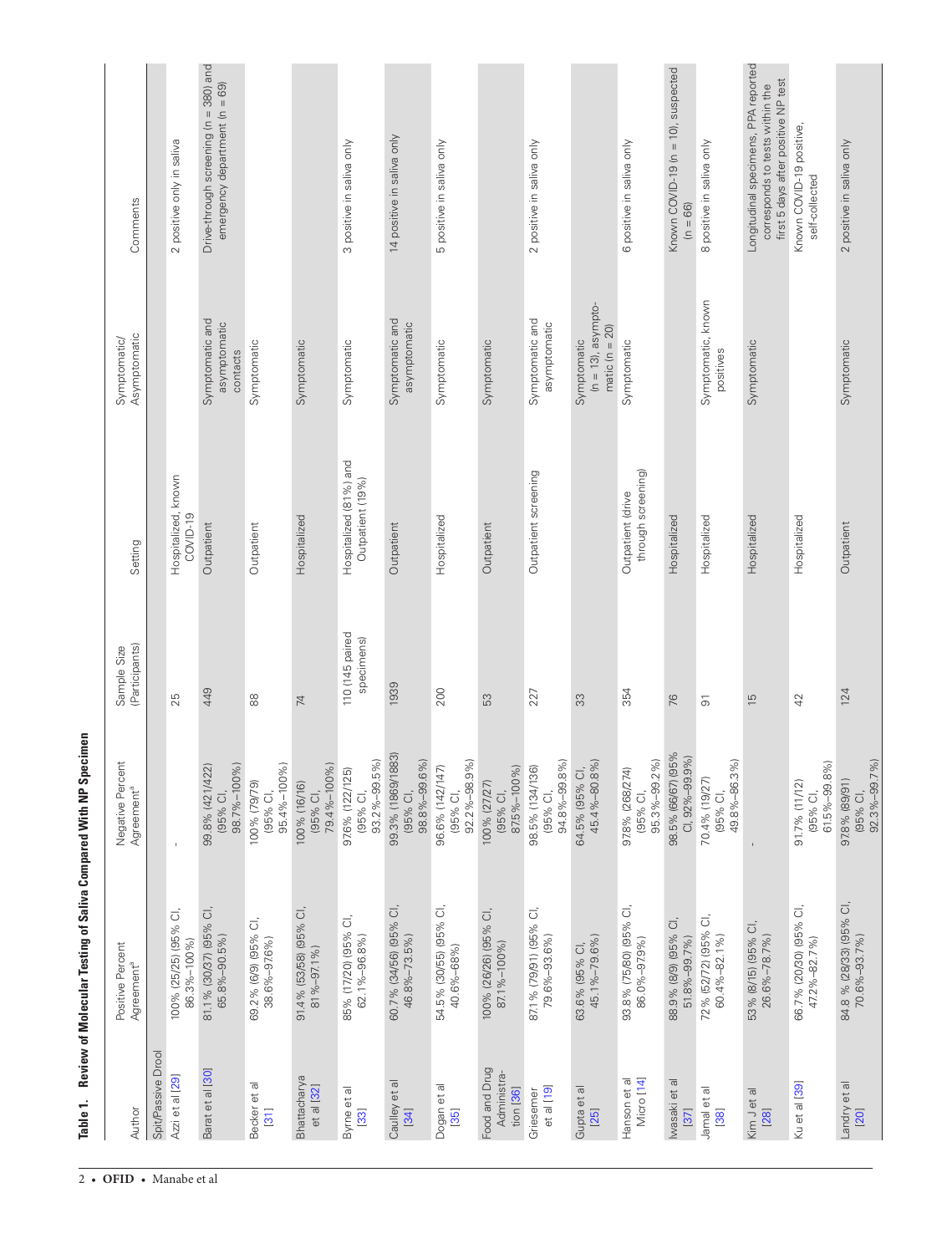| ∊      |
|--------|
| Į      |
| ì      |
|        |
|        |
|        |
| ۱      |
| Ć      |
|        |
|        |
|        |
|        |
| ь<br>d |
|        |
|        |
|        |
|        |

| Comments                                   | 1 positive in saliva only                           | 3 positive in saliva only                 | 10 positive in saliva only                  |                                                                                                               | 2 positive in saliva only                   | 4 positive in saliva only            | Combined OP/NP swab<br>1 positive in saliva only |                                         | 24 positive in saliva only<br>Men only   | 1 positive in saliva only              | 1 positive in saliva only               | 13 positive in saliva only Sensitivity<br>reported for first 5 days | 10 positive in saliva only                  |                                 | 1 positive in saliva only                 |
|--------------------------------------------|-----------------------------------------------------|-------------------------------------------|---------------------------------------------|---------------------------------------------------------------------------------------------------------------|---------------------------------------------|--------------------------------------|--------------------------------------------------|-----------------------------------------|------------------------------------------|----------------------------------------|-----------------------------------------|---------------------------------------------------------------------|---------------------------------------------|---------------------------------|-------------------------------------------|
| Asymptomatic<br>Symptomatic/               |                                                     |                                           | Symptomatic and<br>asymptomatic             | Symptomatic $(n = 88)$<br>and asymptomatic<br>$(n = 15)$                                                      | Symptomatic                                 | Symptomatic                          | Symptomatic                                      | Symptomatic                             | Symptomatic                              | Symptomatic and<br>asymptomatic        |                                         | Symptomatic                                                         | Symptomatic and<br>asymptomatic             |                                 | Symptomatic, known<br>COVID-19 positive   |
| Setting                                    | ED and hospitalized (not<br>severe)                 | Hospitalized and out-<br>patient          | Outpatient                                  | Inpatient and outpatient                                                                                      | Outpatient screening                        | Hospitalized                         | Outpatient                                       | Outpatient                              | Outpatient                               | Outpatient quarantine                  | Outpatient screening                    | Hospitalized                                                        | Inpatients, outpatients<br>contacts         |                                 | Hospitalized                              |
| (Participants)<br>Sample Size              | 155                                                 | 123                                       | 776                                         | 103                                                                                                           | 200                                         | $\overline{2}$                       | 131                                              | specimens)<br>66 (paired                | specimens)<br>188 (paired                | 30                                     | 522                                     | 70                                                                  | 300                                         |                                 | 43                                        |
| Negative Percent<br>Agreement <sup>a</sup> | 94.9%-99.9%)<br>99.1% (105/106)<br>(95% CI,         | 89.7%-99.2%)<br>96.3% (79/82)<br>(95% CI, | 97.1%-99.2%)<br>98.4% (614/624)<br>(95% CI, |                                                                                                               | 96.1%-99.9%)<br>98.9% (179/181)<br>(95% CI, | $\bar{1}$                            | 95.2%-100%)<br>99.1% (112/113)<br>(95% CI,       | 91.8%-100%)<br>100% (43/43)<br>(95% CI, | 50.2%-74.7%)<br>63% (41/65)<br>(95% CI,  | $\mathsf{I}$                           | 89.4%-99.9%)<br>98% (49/50)<br>(95% CI, | $7.3\% - 52.4\%$<br>(95% CI,<br>25% (4/16)                          | 91.9%-97.8%)<br>95.5% (213/223)<br>(95% CI, |                                 | 85.5%-99.9%)<br>97.2% (35/36)<br>(95% CI, |
| Positive Percent<br>Agreement <sup>a</sup> | $\vec{\circ}$<br>95.9% (47/49) (95%<br>86.0%-99.5%) | 82.9% (34/41) (95% CI,<br>67.9%-92.9%)    | 50% (75/152) (95% CI,<br>41.2%-57.6%)       | 9 days) 66.7% (18/27)<br>91.8% (56/61) (95% CI,<br>81.9%-97.3%) (first<br>(95% CI, 46.0%-<br>83.5%) (overall) | 84.2% (16/19) (95% CI,<br>60.4%-96.6%)      | 100% (15/15) (95% CI,<br>87.1%-100%) | 83.3% (15/18) (95% CI,<br>$60.8 - 94.2%$         | 78% (18/23) (95% CI,<br>56.3%-92.5%)    | 95.1% (117/123) (95% CI,<br>89.7%-98.2%) | 74.1% (20/27) (95% CI,<br>53.7%-88.9%) | 84.6% (33/39) (95% CI,<br>70.0%-93.1%)  | 80.9% (34/42) (95% CI,<br>65.9%-91.4%)                              | 90.1% (79/87) (95% CI,<br>82.7%-96.0%)      |                                 | 100% (7/7) (95% CI,<br>59.0%-100%)        |
| Author                                     | McCormick-<br>Baw et al<br>[40]                     | Migueres et al<br>$[41]$                  | Nacher et al<br>$[42]$                      | Nagura-Ikeda<br>et al [43]                                                                                    | et al [44]<br>Pasomsub                      | et al [45]<br>Sakanashi              | Skolimowska<br>$et$ al $[21]$                    | SoRelle et al<br>$[46]$                 | Teo et al [47]                           | Van Vinh Chau<br>et al [22]            | Williams et al<br>$[48]$                | Wyllie et al [9]                                                    | Yee et al [49]                              | Gingival Crevicular Fluid/Swabs | Aita et al [50]                           |

Saliva Compared With Nasal Swab for SARS-CoV-2 Detection • OFID • 3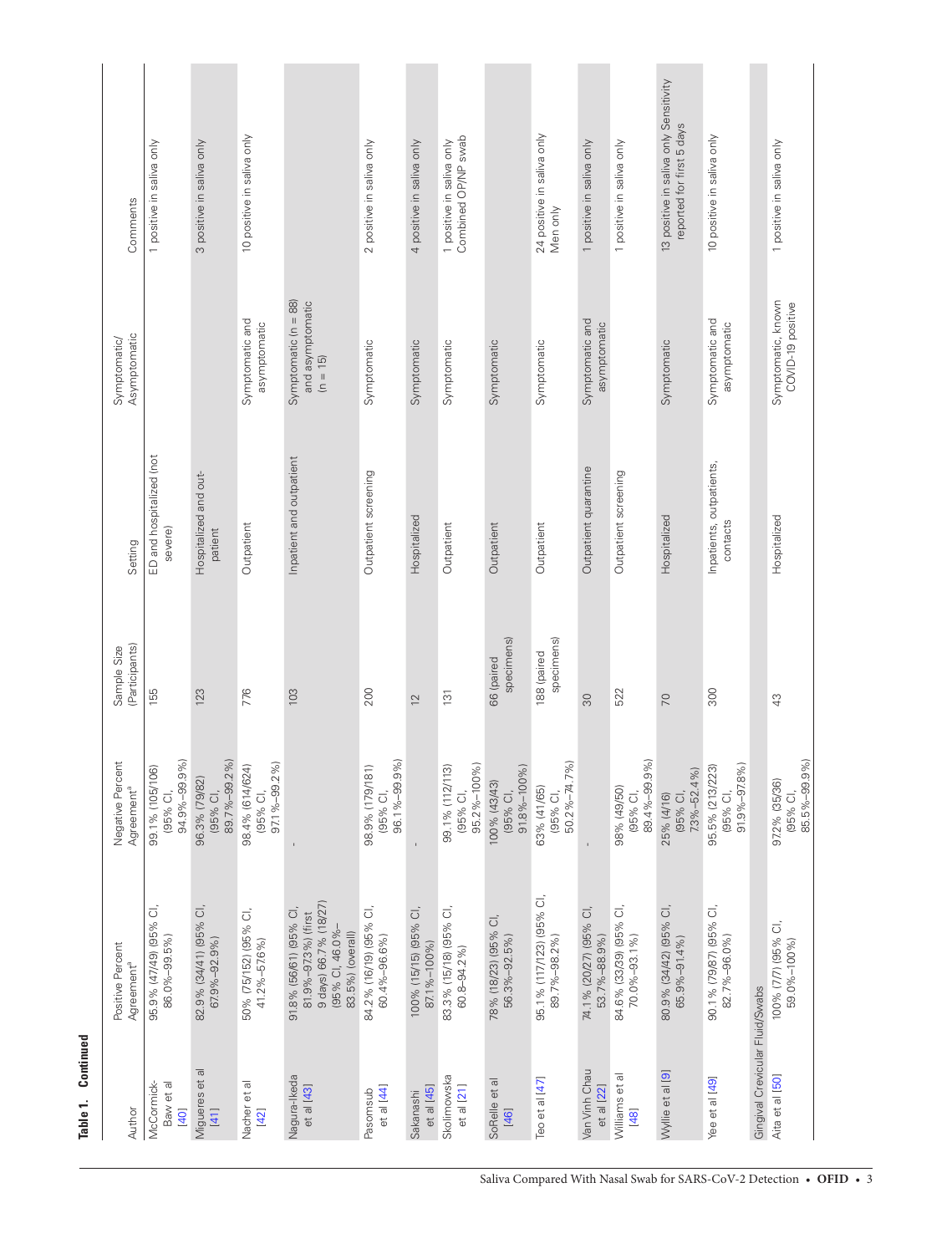| Author                       | Positive Percent<br>Agreement <sup>a</sup>                                                                     | Negative Percent<br>Agreement <sup>a</sup>               | (Participants)<br>Sample Size | Setting                               | Asymptomatic<br>Symptomatic/ | Comments                             |
|------------------------------|----------------------------------------------------------------------------------------------------------------|----------------------------------------------------------|-------------------------------|---------------------------------------|------------------------------|--------------------------------------|
| Braz-silva et al<br>$[51]$   | 78.6% (37/52) (95% CI,<br>67.6%-86.6%)                                                                         | 81.6%-92.7%)<br>87.9% (131/149)<br>(95% CI,              | $\overline{C}$                | Outpatient                            | Symptomatic                  | 18 positive in saliva only           |
| Gupta et al<br>$[25]$        | 54.8% (17/31) (95% CI,<br>$36.0\% - 72.7\%$                                                                    | ï                                                        | 33                            | Outpatient                            | Symptomatic                  |                                      |
| Ku et al [39]                | 56.7% (17/30) (95% CI,<br>$37.4\% - 74.5\%$                                                                    | 73.5%-100%)<br>100% (12/12)<br>(95% CI,                  | 42                            | Hospitalized                          |                              |                                      |
| (this paper)<br>Manabe et al | 41.6% (45/108) (95% CI,<br>$32.3\% - 51.6\%$                                                                   | 86.7%-99.0%)<br>95.2% (60/63)<br>(95% CI,                | specimens)<br>171 (paired     | Outpatient                            | Symptomatic                  | 2 positive in saliva only            |
| Cough and Spit (Sputum)      |                                                                                                                |                                                          |                               |                                       |                              |                                      |
| Kojima et al<br>[52]         | 87.0% (20/23) (95% CI,<br>66.4%-97.2%)                                                                         | 49.8%-89.3%)<br>72.7% (16/22)<br>(95% CI,                | 45                            | (drive-through testing)<br>Outpatient |                              | 6 positive in saliva only            |
| Otto et al [53]              | 100% (45/45) (95% CI,<br>92.1%-100%)                                                                           | 79.6%-97.6%)<br>91.4% (43/47)<br>(95% CI,                | 92                            | Outpatient                            |                              | 4 positive in posterior OP spit only |
| Procop et al<br>[54]         | 100% (38/38) (95% CI,<br>90.8%-100%)                                                                           | 96.9%-99.9%)<br>99.4% (177/178)<br>(95% CI,              | 216                           | Outpatient                            | Symptomatic                  | 1 positive in saliva only            |
| Rao et al [26]               | 86.9% (73/84) (95% CI,<br>77.8%-93.3%)                                                                         | 10/01<br>42.9% (57/133)<br>$34.3\% - 51.7$<br>$(95%$ Cl, | 217                           | Outpatient                            | Asymptomatic                 | 76 positive in saliva only           |
| To et al [27]                | 91.7% (11/12) (95% CI,<br>$61.5\% - 99.8\%$                                                                    |                                                          | $\overline{2}$                | Hospitalized                          |                              |                                      |
| To et al [55]                | 87.0% (20/23) (95% CI,<br>66.4%-97.2%)                                                                         |                                                          | 23                            | Hospitalized                          |                              |                                      |
|                              | יילאלייני בון אינייני בין המספר באינייני האינייני בין האינייני האינייני באינייני האינייני האינייני האינייני הא |                                                          | bon ingebi. OD orophorupage   |                                       |                              |                                      |

Abbreviations: CI, confidence interval; COVID-19, coronavirus disease 2019; NP, nasopharyngeal; OP, oropharyngeal. opharyngeal; OP, oropharyngeal. ì, ĵζ Abbreviations: CI, confidence interval; COVID-19,<br>®Compared with NP swab gold standard.

aCompared with NP swab gold standard.

**Table 1. Continued**

Table 1. Continued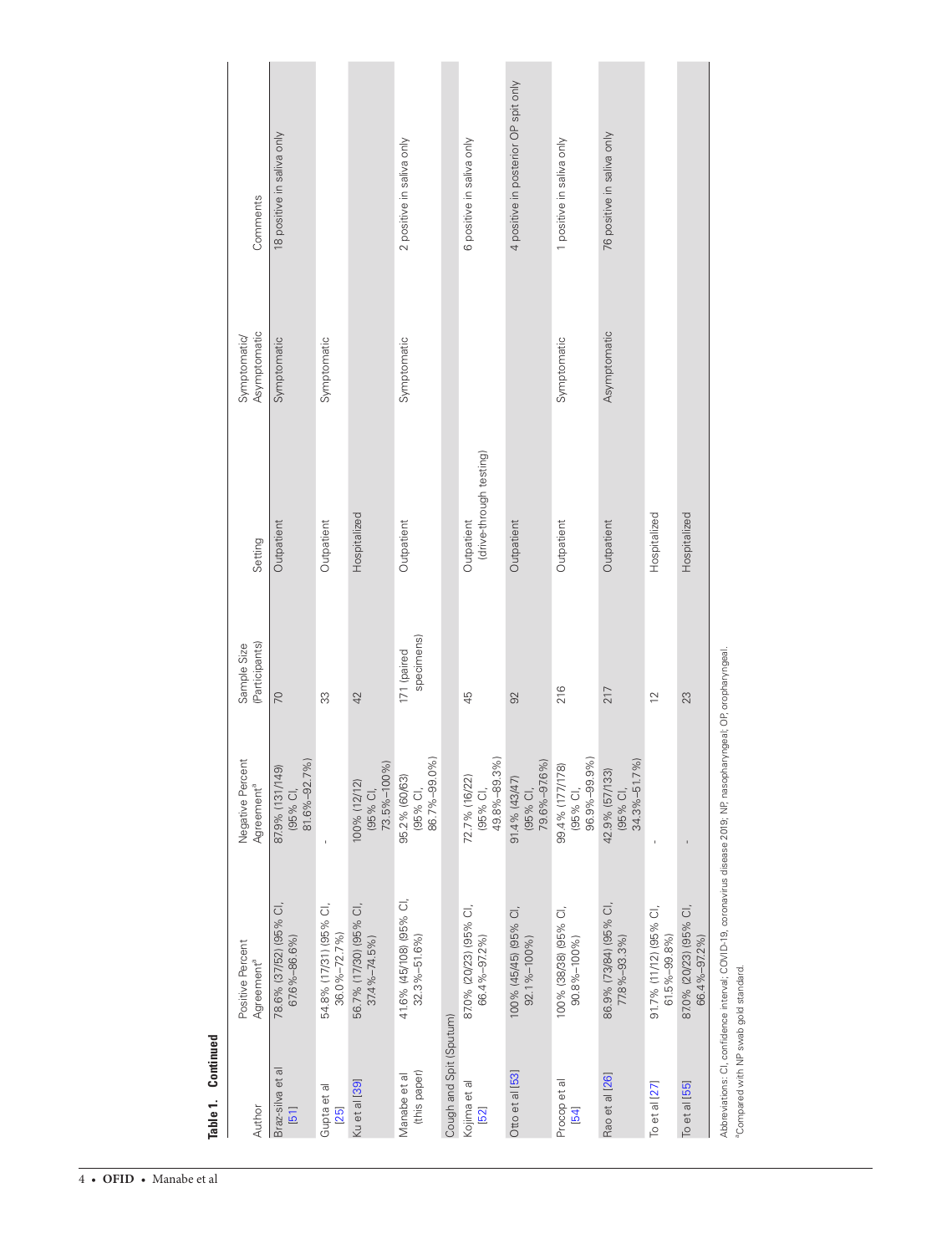saliva often detected SARS-CoV-2 when the NP swab was negative in a proportion of the samples thereby decreasing negative percent agreement as well. Salivary sampling circumvents swab supply chain bottlenecks, simplifies self-collection even by children, and reduces aerosolization during collection. A few studies have also suggested salivary sampling has high diagnostic sensitivity [\[6\]](#page-8-5). In one hospitalized cohort of matched NP swab and saliva specimens, saliva specimens had higher mean log copies per milliliter of SARS-CoV-2 ribonucleic acid (RNA) than NP swab specimens [\[9\]](#page-8-7). However, the advantage of salivary collection is even greater in outpatient settings. Thus, in a cohort of ambulatory COVID-19 adults, we compared SARS-CoV-2 RNA detection and abundance in a longitudinal series of self-collected and matched oral fluid saliva and upper respiratory (nasal-oropharyngeal) specimens utilizing the Abbott Molecular RealTime SARS-CoV-2 assay followed by cell culture of RNA-positive samples. We sought to understand the sensitivity of the oral fluid saliva sample type over time in ambulatory COVID-19 patients.

#### MATERIALS AND METHODS

#### **Patient Consent Statement**

Due to the contagious nature of COVID-19 being studied under this protocol, obtaining signed informed consent form for subjects enrolled in this study was not feasible or safe initially for study staff. Instead, the study staff obtained a verbal consent using consent waiver with an alteration of the informed consent. All participants provided verbal consent after documentation of understanding as they were self-isolating at home due to COVID-19 according to a consent script that was provided in either English or Spanish. A copy of the informed consent was sent to the participants. This protocol and verbal consent were approved by the Johns Hopkins University School of Medicine Institutional Review Board (IRB). All procedures were in accordance with the ethical standards of the Helsinki Declaration of the World Medical Association.

# **Study Cohort**

From April 21 to July 16, 2020, nonhospitalized adults who were self-isolating after receiving a positive NP SARS-CoV-2 real-time reverse-transcription polymerase chain reaction (rRT-PCR) result from the Johns Hopkins Medical Microbiology laboratory were approached for participation by telephone using a verbal consent script. Inclusion criteria were age ≥18 years, able to receive study materials while remaining in isolation, and able and willing to perform self-collection of specimens. Participants who were able to give an oral informed consent after documentation of understanding were enrolled in the study [\[10](#page-8-8)]. This study was approved by the IRB of the Johns Hopkins University School of Medicine.

# **Specimen Collection**

Participants were mailed a sample collection kit that included an international air transport association (IATA)-approved

biologic sample container as well as sample collection materials and written instructions for sample collection. In addition, study coordinators provided verbal sample collection instructions and observed participants by video call when possible. The study coordinators recorded their assessment of the quality of self-collection. Participants self-collected midturbinate nasal and oropharyngeal (nasal-OP) swabs; both swabs were placed in 3 mLs viral transport medium ([VTM] [\[11\]](#page-8-9)). Self-collected samples have been previously validated and published [\[11–](#page-8-9)[13\]](#page-8-10). By placing them in the same media, this combination aimed to optimize detection and approximated the NP clinician-collected sample [\[14\]](#page-9-10). Participants also collected oral crevicular saliva fluid via the Oracol saliva collection system (oral fluid) (Malvern Medical Developments Ltd., Worchestershire, UK), a transport buffer-free sample collection system. All samples were immediately placed in the IATA container and stored in the participant's freezer before shipping. Participants self-collected samples on the day they received the collection materials (day 0) and then subsequently on study days 3, 7, 14. On day 14, the participant shipped the collected samples on ice-cold packs to Johns Hopkins University for analysis using an overnight courier service. A final in-person collection occurred between day 28 and 60 when a clinician-collected NP swab and a self-collected Oracol was performed. Participants were instructed to open and remove the saliva collection sponge from the device container, rub their gums for 1–2 minutes with the sponge, then reinsert the swab back into the device container and closes the container. This collection method targets gingival crevicular fluid, which leaks from the space between the gums and teeth and is enriched with immunoglobulin G antibodies derived from blood. Based on publication of the spit saliva sample type [[9\]](#page-8-7), participants were instructed to spit one time into the Oracol after gum collection from June 1, 2020 onward. Clinical information was collected using a standardized Flu-PRO [[15](#page-9-36)] instrument on the same days as sample collection, in addition to patient history in a predesigned database.

#### **Specimen Testing**

The nasal-OP swab VTM was aliquoted into multi-Collect tubes (Abbott Molecular, Des Plaines, IL) in 600-µL volumes before testing with the Abbott Molecular RealTime SARS-CoV-2 assay. Nucleic acid was extracted from the multi-Collect tubes utilizing the Abbott Molecular m2000sp, followed by amplification and analysis on the Abbott m2000rt; both extraction and amplification were performed per the manufacturer's instructions. A positive reaction was defined as a reaction having a cycle number (CN ) <31.5 based on the manufacturer's definition of a positive result. Oracol collection devices were centrifuged upon receipt at 1500 ×*g* for 10 minutes. The majority of the participants (60 of 71) were able to produce Oracol volumes between 500 µL and 1 mL; 200-µL undiluted volumes of oral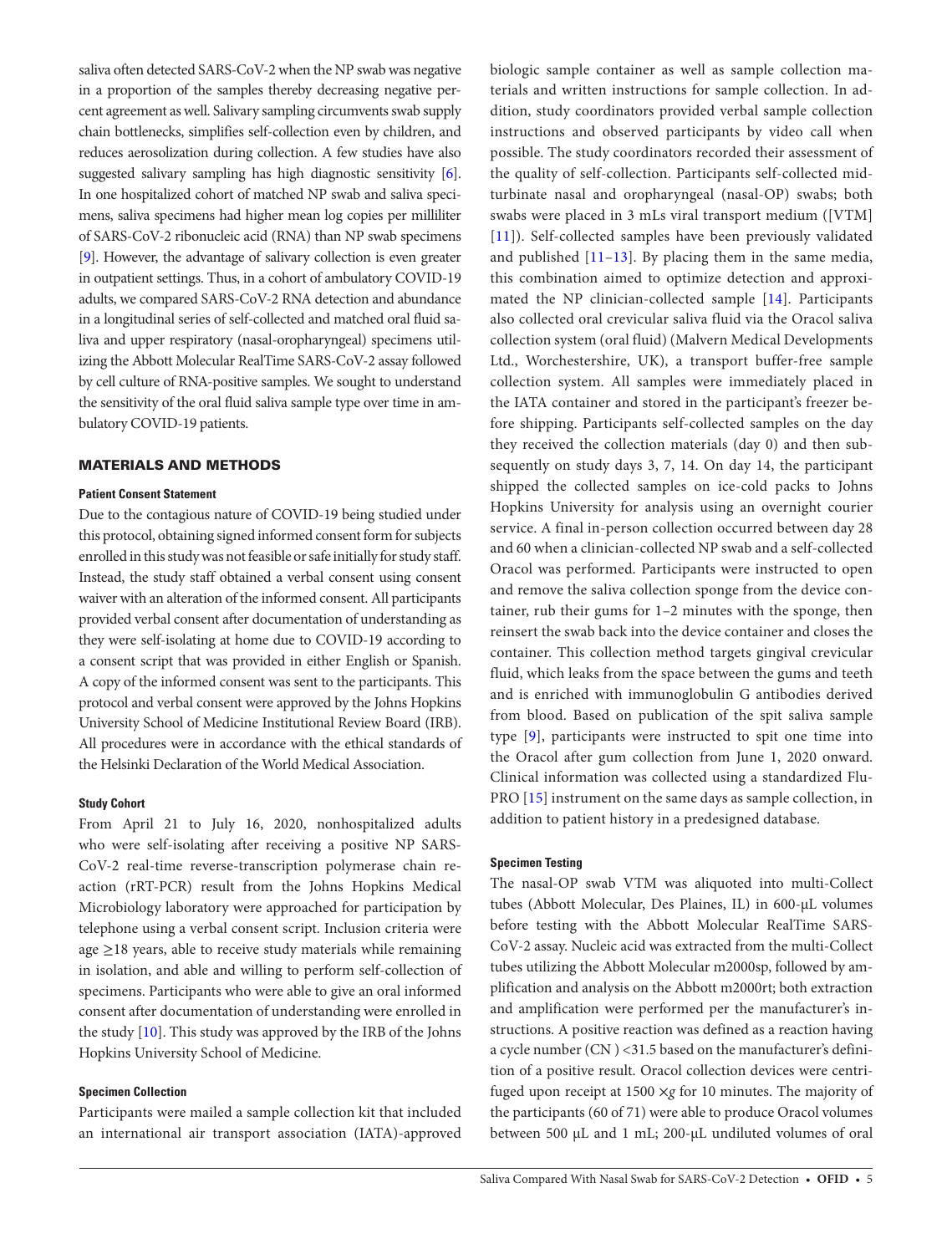

0 0.05 0.1 0.15 0.2 0.25 0.3 0.35 0.4 0.45 0.5 0.55 0.6 0.65 0.7 0.75 0.8 0.85 0.9 0.95 1

<span id="page-5-0"></span>1 Confidence intervals were from original paper of the study if available, others were "exact" Clopper-Pearson confidence interval.  $^2$ Overall positive percent agreements for each group were calculated using pooled samples from all studies within the group.

Figure 1. Forest plot of the positive percent agreement of salivary sample types compared with nasopharyngeal swab. Asterisks denote outpatient studies.

fluid were aliquoted into Abbott multi-Collect tubes and were tested on the Abbott Moelcular m2000 platform.

**Study Percent positive agreement**

#### **Cell Culture**

VeroE6-TMPRSS2 [[16\]](#page-9-37) cell culture model was used to assess viable virus when incubated with VTM (nasal-OP samples only). The SARS-CoV-2-specific growth was verified by indirect immunofluorescence for SARS-CoV-2 antigen (nucleocapsid and spike proteins) [[17\]](#page-9-38).

#### **Statistical Analysis**

Median CN value and corresponding interquartile range (IQR) for concordantly positive pairs were calculated for both nasal-OP and oral fluid samples. Difference of CN value between nasal-OP and oral fluid samples in matched pairs were tested using Wilcoxon signed-rank test in all samples, prespit samples, and postspit samples. The 0.05 significance level

6 • **ofid** • Manabe et al

was used. Analyses were performed using R 3.6.2 statistical software.

# RESULTS

Of the 118 participants enrolled that were previously described [\[9\]](#page-8-7), 71 participants had at least 1 sample that was rRT-PCR positive; 60 had matched saliva and nasal-OP specimens and were included in this analysis [\(Supplemental Figure 1\)](http://academic.oup.com/ofid/article-lookup/doi/10.1093/ofid/ofaa648#supplementary-data). The median age was 59 (IQR, 51–66) years, 53% were women (32 of 60). From these 60 persons, there were 342 matched self-collected nasal-OP swabs and oral fluid samples (171 pairs). Of the matched samples, 60 were concordantly negative, 45 concordantly positive, and 66 discordant (63 nasal-OP pos/oral neg and 3 nasal-OP neg/oral pos). The SARS-CoV-2 RNA estimates were generally higher in nasal-OP samples. For example, among the 45 samples that were concurrently positive, the median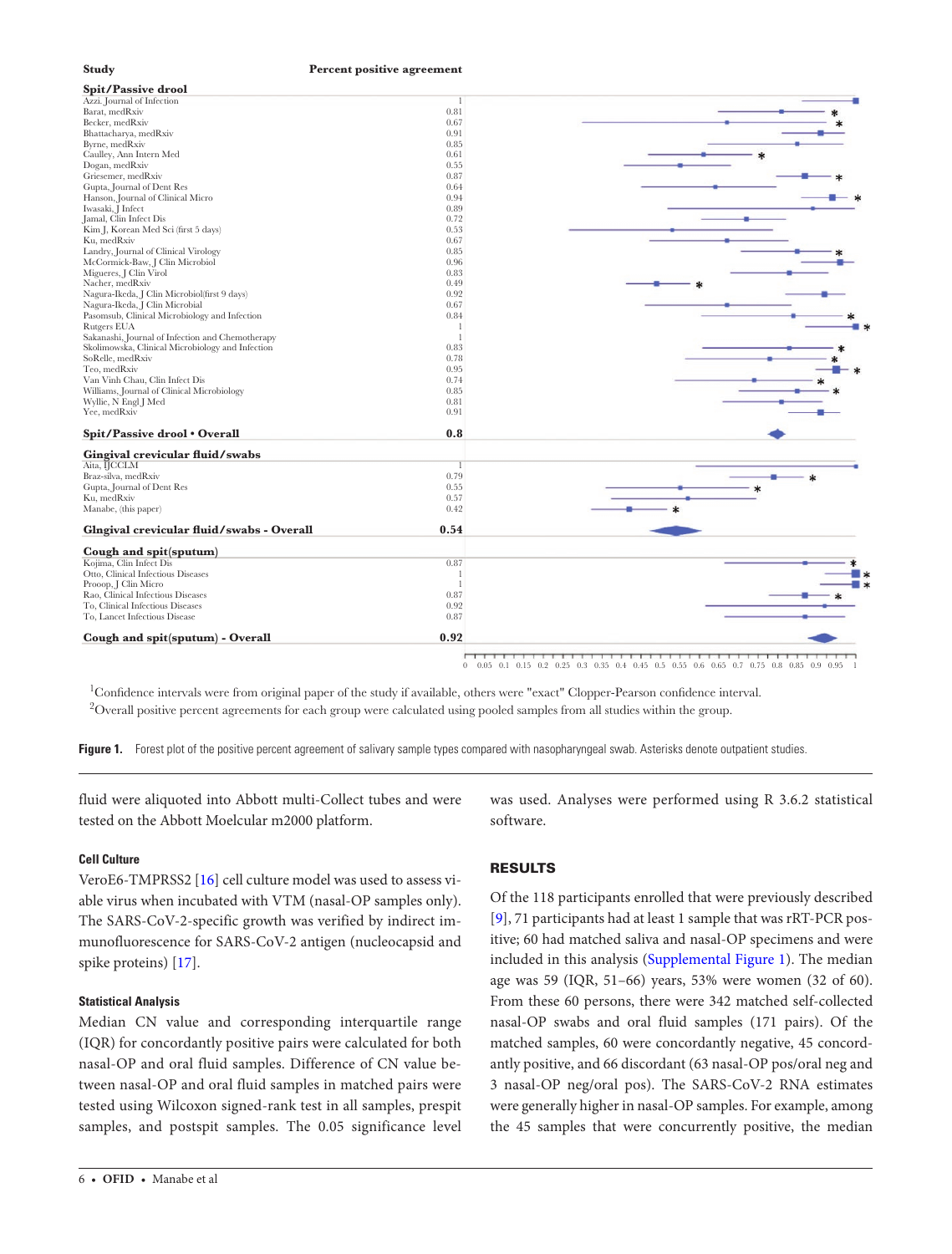

<span id="page-6-0"></span>**Figure 2.** Cycle thresholds (CT) are plotted for matched nasal-oropharyngeal (OP) swab and oral fluid real-time reverse-transcription polymerase chain reaction. Viral burdens that were higher in nasal-OP or oral fluid are shown in blue and red lines, respectively, in (A) all matched specimens, (B) oral fluid only, and (C) oral fluid plus the addition of spit. Samples that were negative in both sample types are not shown.

cycle threshold (Ct) of nasal-OP swab samples was 15.98 (IQR, 13.96–21.21) versus 21.81 (IQR, 17.35–25.27) for oral fluid (*P* < .001). ([Figure 2A](#page-6-0)) Likewise, of 111 samples when at least

1 of the tests was positive, only 14 (12.6%) had higher RNA abundance in oral fluid compared with nasal-OP swab samples. Considering nasal-OP as a reference, the sensitivity of the first oral fluid specimen from each participant was 62.1% (18 of 29), with a specificity of 80% (8 of 10) ([Supplemental Figure 2\)](http://academic.oup.com/ofid/article-lookup/doi/10.1093/ofid/ofaa648#supplementary-data).

Midway through enrollment, participants were asked to add spit into the Oracol collection tube to evaluate whether that might enhance sensitivity. Of the matched samples in which the oral fluid was supplemented with spit ( $n = 104$ ), 38 were concordantly negative, 29 concordantly positive, and 38 discordant (36 nasal-OP pos/oral neg and 2 nasal-OP neg/oral pos). ([Figure 2B](#page-6-0) and [C](#page-6-0)) Oral fluid sample sensitivity increased from 37.2% "prespit" ( $n = 67$ ) to 44.6% "postspit" ( $n = 104$ ). It is interesting to note that, of the 44 prespit samples, 4 (9.1%) had lower Ct values than nasal-OP, and, in the postspit samples, this percentage increased to 14.9% (10 of the 67 samples).

As expected, SARS-CoV-2 detection declined during follow-up (Figure 3). For samples collected more than 6 days after symptom onset, the greater SARS-CoV-2 recovery from nasal-OP compared with oral fluid was especially evident. Among 26 specimens collected 6–10 days from symptom onset, SARS-CoV-2 was detected in 25 (96.1%) by nasal-OP but in only 16 (58.3%) by oral fluid. Likewise, the SARS-CoV-2 RNA abundance in those specimens was higher in nasal-OP than oral fluid ([Figure 4](#page-8-11), [Supplemental Table 1\)](http://academic.oup.com/ofid/article-lookup/doi/10.1093/ofid/ofaa648#supplementary-data).

We cultured all rRT-PCR-positive nasal-OP specimens on VeroE6 TMPRSS2 cells. All culture-positive samples (n = 16) were obtained within 11 days of symptom onset. In all matched samples in which SARS-CoV-2 was culture positive  $(n = 9)$ , SARS-CoV-2 RNA was detected by rRT-PCR in both nasal-OP and oral fluid samples.

# **DISCUSSION**

In this investigation of nonhospitalized SARS-CoV-2-infected persons, we demonstrate lower diagnostic sensitivity of self-collected oral fluid compared with nasal-OP specimens, a difference that was especially prominent more than 5 days from symptom onset. These data do not justify the routine use of oral fluid collection for diagnosis of SARS-CoV-2 despite the greater ease of collection.

Our findings are consistent with what most (but not all) other investigators have found particularly in the outpatient setting [\(Table 1](#page-1-0), [Figure 1](#page-5-0)) [[18](#page-9-39)[–23](#page-9-40)]. Studies differ in (1) whether they involve hospitalized patients, (2) the methods used to collect saliva, as well as (3) the duration after infection onset, and these factors might contribute to the discordance in results. For example, Wyllie et al [\[9\]](#page-8-7) found even greater detection of SARS-CoV-2 in oral fluid compared with nasal-OP but collected spit in the morning in hospitalized patients. Expectorated "spit" samples collected in the morning (possible for hospitalized patients) might increase viral abundance by enrichment of deeper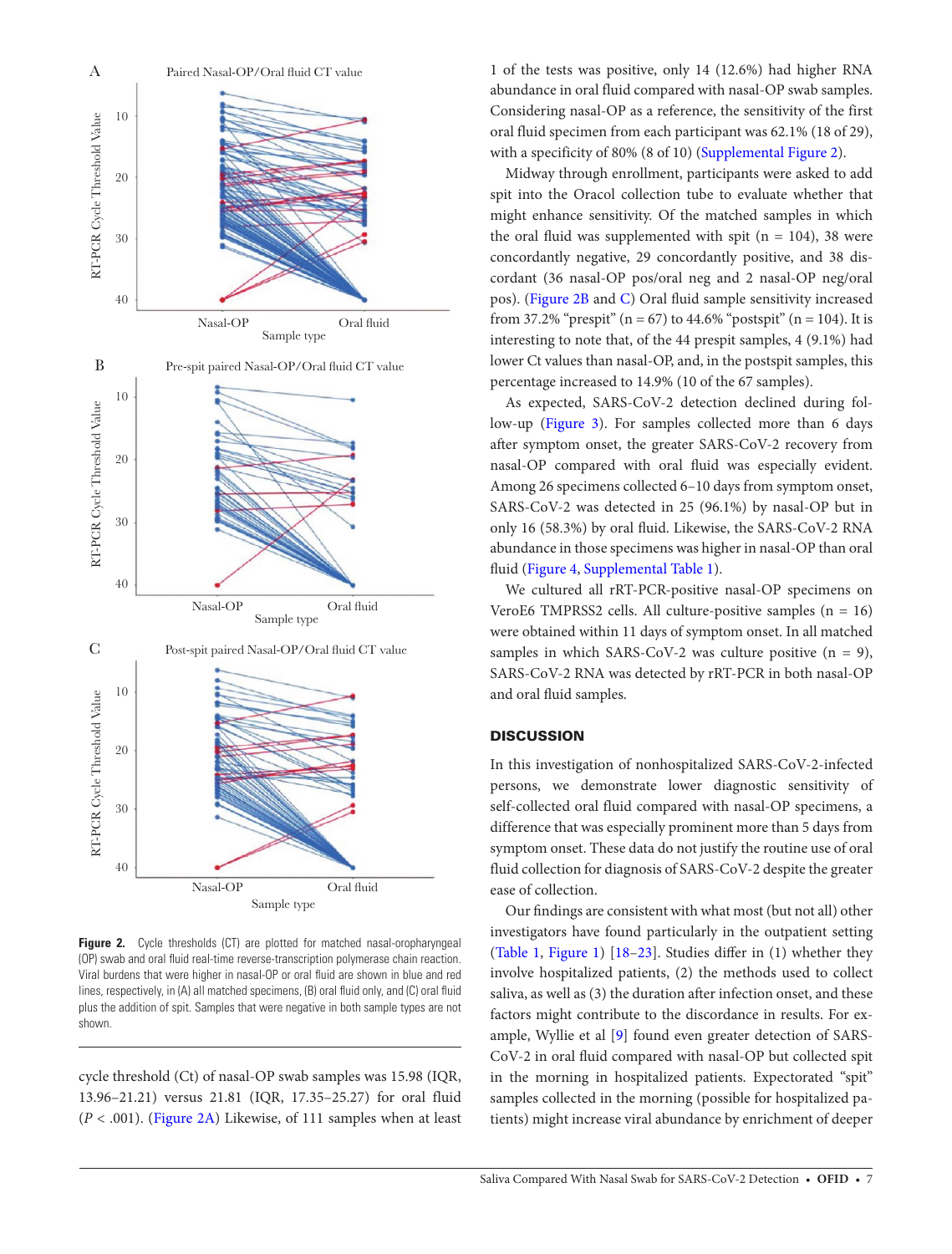

Figure 3. The proportion of nasal-oropharyngeal (OP) and oral fluid matched specimens that were positive in participants who are 1–5 days, 6–10, and more than 11 days after symptom onset in samples from participants where the date of symptom onset could be determined. Eight participants without a date of symptom onset (19 specimen pairs) are not included in this figure. RT-PCR, reverse-transcription polymerase chain reaction.

samples and has been used to increase yield in hospitalized patients with pneumonia [[24\]](#page-9-41). That difference would be expected to be greatest when SARS-CoV-2 is replicating in lower airways such as in hospitalized patients with pneumonia. In contrast in the present study, participants self-collected oral fluid, optimized for the detection of oral crevicular fluid antibodies. Although this sample type may dilute the salivary sample and decrease its sensitivity for viral RNA detection, Gupta et al [[25\]](#page-9-9) showed no difference in a comparison of oral crevicular fluid with spit. In our study, we found that spit added to the oral fluid did increase sensitivity. Taken together, spit/drool sample type is better than oral fluid from the gumline. These differences are important because many in vitro devices that are currently being tested for the direct detection of SARS-CoV-2 use different salivary sample types including passive drool, spit, oral fluid collected with a sponge, and sputum from clearing the throat. Future studies for home collection should consider the added sensitivity of a first morning sputum compared with routine oral fluid collection [\[26](#page-9-33)].

Differences in the stage of infection may also factor into net sensitivity. Small differences in the sensitivity of tests can be inapparent in the early stages of infection when SARS-CoV-2 RNA levels are highest. Indeed, in the present study, both methods performed well in the first 5 days after symptom onset. Others have similarly suggested salivary tests have higher sensitivity in the first week of symptoms in outpatients [[9](#page-8-7), [27](#page-9-34)] and may have longer duration of positivity in inpatients [\[9,](#page-8-7) [28\]](#page-9-13). It remains unclear whether differences in diagnostic yield for saliva versus nasal-OP reflect shifts in SARS-CoV-2 replication from upper to lower respiratory tissues. Nonetheless, the timing

8 • **ofid** • Manabe et al

<span id="page-7-0"></span>of collection, time after onset of symptoms, hospitalized versus outpatient populations, and the volume of saliva/spit may all be important for optimizing diagnostic sensitivity, and device manufacturers will need to consider these factors when considering what sample types to test and when assessing assay performance. Overall, most studies of spit or passive drool reveal a lower sensitivity compared with NP but identify cases missed by the NP sample type.

Although SARS-CoV-2 testing is chiefly used for diagnostics, it has also been used to assess infectivity. In our experience using culture as a gold standard for infectivity, both collection methods were equivalent in their ability to identify patients with infectious virus; all those whose nasal-OP sample was cultured were rRT-PCR positive in both sample types.

Our paper has some important limitations. Because all participants were enrolled on the basis of a clinician-collected NP swab, this may bias against saliva sample types; if saliva is more sensitive early in infection, any participant who was initially saliva positive and NP negative would not have had the opportunity to enroll. In addition, 200 µL of neat saliva was assayed compared with 600 µL of nasal-OP swab VTM (from a total volume of 3 mL). It is possible that if a concentration capture method were applied to saliva, yields for this sample type may improve sensitivity. Based on the enrollment strategy to follow ambulatory participants, we collected specimens from when participants were enrolled. Therefore, the number of days after symptoms varied; those that were within the first 5 days of symptoms, when oral fluid with spit was most sensitive, were limited. Finally, although self-collected samples have been shown by others to be equally sensitive, Kojima et al [[13\]](#page-8-10) found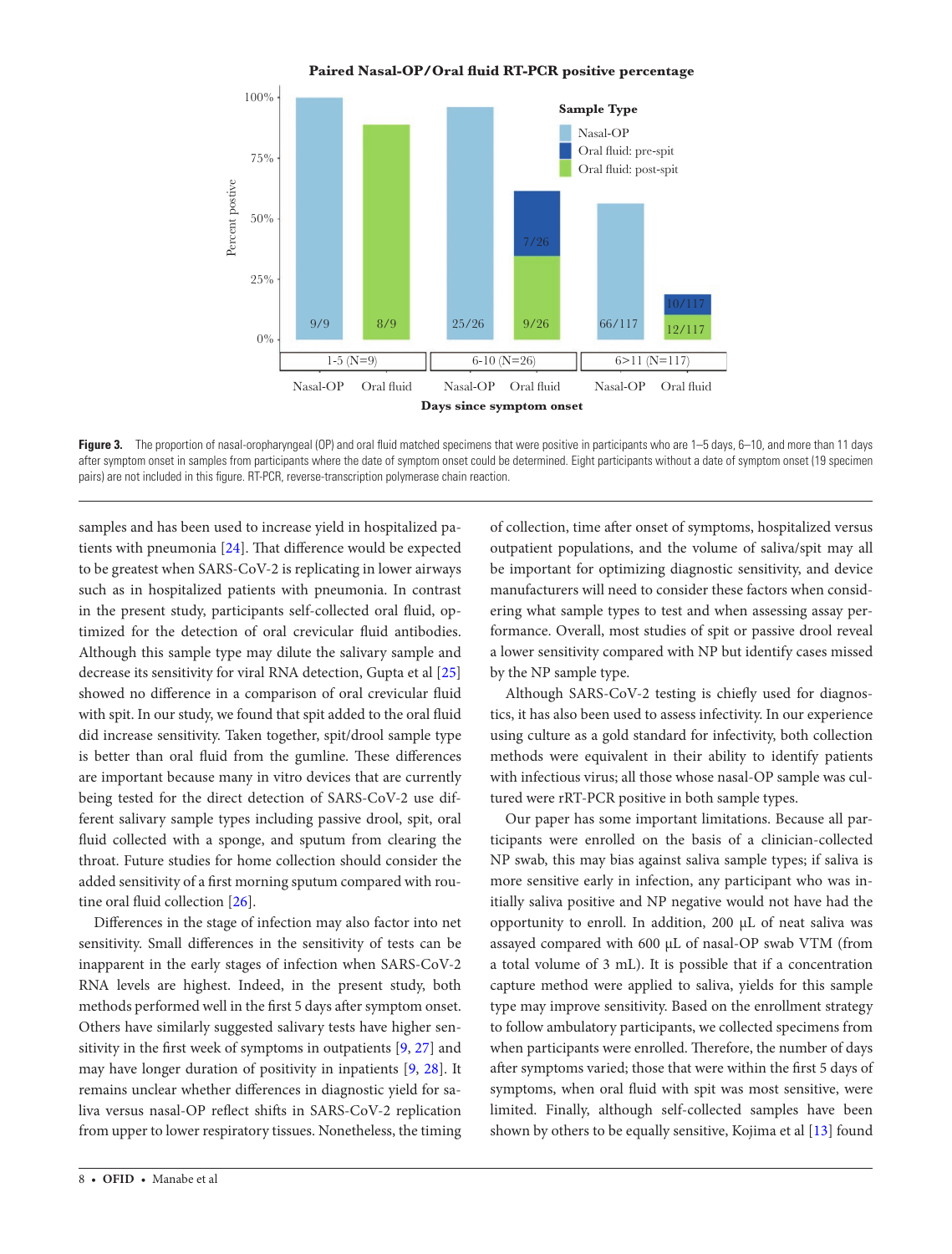

<span id="page-8-11"></span>**Figure 4.** (A) Cycle threshold values are shown for individual participants over time. Blue lines denote decreasing viral burden, whereas red lines represent increasing viral burden with increasing number of days after symptom onset in oral fluid. Samples where spit was added are shown in the open circles, and those with oral fluid only are in the black circles. and (B) nasal-oropharyngeal (OP) specimens.

that unsupervised self-collected oral fluid had lower sensitivity. In our study, participants were coached by phone or facetime, and the presence of human deoxyribonucleic acid in the sample was verified. Nonetheless, self-collection may have contributed to variability.

## **CONCLUSIONS**

In summary, in what we believe may be the largest ambulatory study of its kind, we detected (1) lower SARS-CoV-2 yield in oral fluid compared with nasal-OP specimens and (2) improvements in oral fluid enriched with spit. Differences in net diagnostic sensitivity were especially notable more than 5 days after symptom onset. These results are significant because more than 80% of COVID-19 and almost all the initial diagnostics are in ambulatory persons. Thus, although our data and others demonstrate the potential pragmatic use of salivary samples to detect SARS-CoV-2 [\[29](#page-9-0)], they also underscore the importance of carefully considering the source of specimens and possibly time from symptom onset, especially for home detection systems.

#### Supplementary Data

Supplementary materials are available at Open Forum Infectious Diseases online. Consisting of data provided by the authors to benefit the reader, the posted materials are not copyedited and are the sole responsibility of the authors, so questions or comments should be addressed to the corresponding author.

#### Acknowledgments

*Financial support.* This work was funded by the Johns Hopkins University School of Medicine COVID-19 Research Fund and the Sherrilyn and Ken Fisher Center for Environmental Infectious Diseases Discovery Program. Salary support for Y. C. M. was from the National Institutes of Health (Grant Numbers U54EB007958-12, U5411090366, U54HL143541- 02S2, UM1AI068613).

*Potential conflicts of interest***.** Y. C. M. has received tests from Quanterix, Becton-Dickinson, Ceres, and Hologic for research-related purposes. She also receives funding support to Johns Hopkins University from miDiagnostics. All authors have submitted the ICMJE Form for Disclosure of Potential Conflicts of Interest. Conflicts that the editors consider relevant to the content of the manuscript have been disclosed.

## **Ambulatory COVID Study Team**

Andrea Cox, Sara Keller, Jeanne Keruly, Sabra Klein, Shruti Mehta, Heba Mostafa, Nora Pisanic, Lauren Sauer, Jeffrey Tornheim, Jennifer Townsend, Derek Armstrong, Vismaya Bachu, Brittany Barnaba, Curtisha Charles, Weiwei Dai, Abhinaya Ganesan, Jeffrey Holden, Minyoung Jang, JR Johnstone, Kate Kruczynski, Oyinkansola Kusemiju, Anastasia Lambrou, Lucy Li, Kirsten Littlefield, Han-Sol Park, Amanda Tuchler, Manuela Plazas Montana, Michelle Prizzi, Rebecca Ursin.

#### **References**

- <span id="page-8-0"></span>1. Dong E, Du H, Gardner L. An interactive web-based dashboard to track COVID-19 in real time. Lancet Infect Dis **2020**; 20:533–4.
- <span id="page-8-1"></span>2. Huang C, Wang Y, Li X, et al. Clinical features of patients infected with 2019 novel coronavirus in Wuhan, China. Lancet **2020**; 395:497–506.
- <span id="page-8-2"></span>3. Manabe YC, Sharfstein JS, Armstrong K. The need for more and better testing for COVID-19. JAMA **2020**; 324:2153–4. doi:[10.1001/jama.2020.21694.](https://doi.org/10.1001/jama.2020.21694)
- <span id="page-8-3"></span>4. Daley P, Castriciano S, Chernesky M, Smieja M. Comparison of flocked and rayon swabs for collection of respiratory epithelial cells from uninfected volunteers and symptomatic patients. J Clin Microbiol **2006**; 44:2265–7.
- <span id="page-8-4"></span>5. Perchetti GA, Nalla AK, Huang ML, et al. Validation of SARS-CoV-2 detection across multiple specimen types. J Clin Virol **2020**; 128:104438.
- <span id="page-8-5"></span>6. To KK, Tsang OT, Leung WS, et al. Temporal profiles of viral load in posterior oropharyngeal saliva samples and serum antibody responses during infection by SARS-CoV-2, an observational cohort study. Lancet Infect Dis **2020**. doi:[10.1016/](https://doi.org/10.1016/S1473-3099(20)30196-1) [S1473-3099\(20\)30196-1](https://doi.org/10.1016/S1473-3099(20)30196-1)
- 7. Bwire GM, Majigo MV, Njiro BJ, Mawazo A. Detection profile of SARS-CoV-2 using RT-PCR in different types of clinical specimens, a systematic review and meta-analysis. J Med Virol **2020**. doi:[10.1002/jmv.26349](https://doi.org/10.1002/jmv.26349)
- <span id="page-8-6"></span>8. Cevik M, Tate M, Lloyd O, et al. SARS-CoV-2, SARS-CoV-1 and MERS-CoV viral load dynamics, duration of viral shedding and infectiousness, a living systematic review and meta-analysis [preprint]. Lancet Microb **2021**; 2:e13–e22. doi[:10.1016/S2666-5247\(20\)30172-5](https://doi.org/10.1016/S2666-5247(20)30172-5)
- <span id="page-8-7"></span>9. Wyllie AL, Fournier J, Casanovas-Massana A, et al. Saliva or nasopharyngeal swab specimens for detection of SARS-CoV-2. N Engl J Med **2020**; 383:1283–6.
- <span id="page-8-8"></span>10. Blair PW, Brown DM, Jang M, et al. The clinical course of COVID-19 in the outpatient setting, a prospective cohort study [preprint]. medRxiv **2020**. doi[:10.1101/2020.09.01.20184937](https://doi.org/10.1101/2020.09.01.20184937)
- 11. Altamirano J, Govindarajan P, Blomkalns AL, et al. Assessment of sensitivity and specificity of patient-collected lower nasal specimens for severe acute respiratory syndrome coronavirus 2 testing. JAMA Netw Open **2020**; 3:e2012005.
- <span id="page-8-9"></span>12. McCulloch DJ, Kim AE, Wilcox NC, et al. Comparison of unsupervised home self-collected midnasal swabs with clinician-collected nasopharyngeal swabs for detection of SARS-CoV-2 infection. JAMA Netw Open **2020**; 3:e2016382.
- <span id="page-8-10"></span>13. Kojima N, Turner F, Slepnev V, et al. Self-collected oral fluid and nasal swab specimens demonstrate comparable sensitivity to clinician-collected